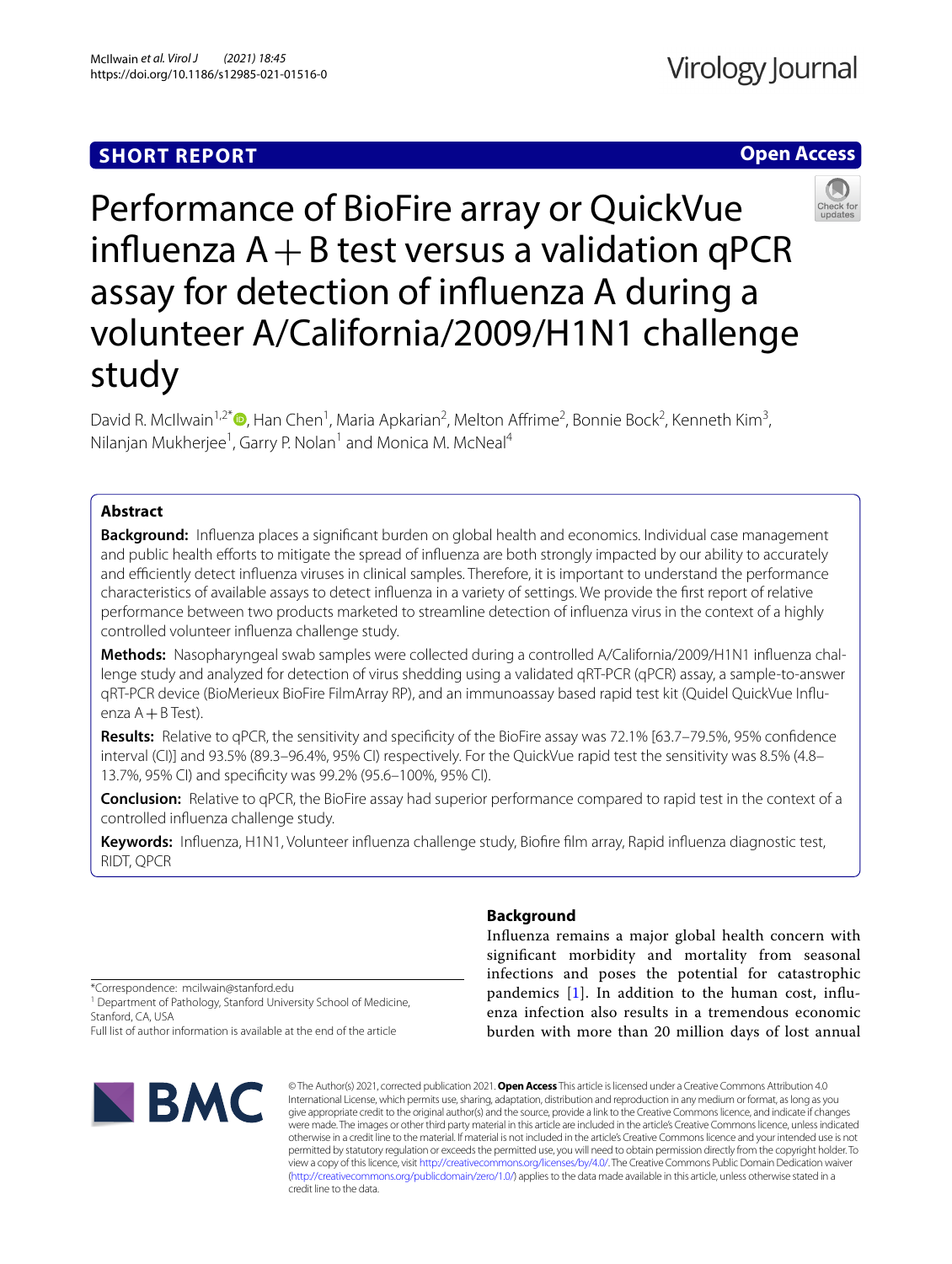productivity and an estimated \$11.2 billion in annual direct or indirect costs in the United States alone [[2\]](#page-5-1).

Distinguishing infuenza infection from other acute respiratory conditions based on symptoms alone is diffcult [\[3](#page-5-2)], but timely and accurate detection of infuenza infection is a key component of both global disease surveillance monitoring, individual clinical case management, and clinical studies. A gold-standard for defnitive diagnosis of infuenza infections is a quantitative real-time polymerase chain reaction (qPCR) assay where the copies of viral nucleic acid in clinical samples are quantifed and compared to a standard curve produced using the same strain  $[4, 5]$  $[4, 5]$  $[4, 5]$  $[4, 5]$ . However, standard qPCR approaches are time-consuming and require trained operators in a laboratory setting [[5\]](#page-5-4). Other options for more rapid diagnosis are designed to overcome some of these limitations, sample-to-answer PCR-based systems and point-of-care immunoassay based rapid infuenza diagnostic tests (RIDT) [\[6](#page-5-5)]. Sample-to-answer qPCR-based systems typically simplify workflow by automating sample nucleic acid extraction, using reagent cassettes that include pre-loaded positive and negative controls, and by generating easy to interpret outcome reports in about 1 h. RIDTs on the other hand are primarily lateral fow immunoassays that rely on antigen detection in biological samples with colorimetric readouts. Such tests provide results in 15 min or less, are simple to perform, and are generally at a lower cost than PCR-based methods [[7\]](#page-5-6). However, the performance characteristics of each assay should always be a major consideration when choosing an infuenza test.

Controlled human infection studies where healthy volunteers are challenged with infuenza virus are important tools for the evaluation of novel infuenza therapeutics [[8–](#page-5-7)[10\]](#page-5-8). Such studies also provide a rare opportunity to examine the performance characteristics of infuenza diagnostics in a highly controlled setting. While multiple studies have reported the relative performance of diferent infuenza detection methods [\[11\]](#page-5-9), such assays are rarely (if ever) compared using samples obtained from a cohort of individuals all exposed to the same dose of a genetically identical virus at a known point in time. Samples obtained in a volunteer A/California/2009/H1N1 infuenza challenge study were separately compared to test outcomes of a validated qPCR assay versus a sample-to-answer qPCR device (BioMerieux BioFire FilmArray RP) and a lateral fow immunoassay based RIDT (Quidel QuickVue Influenza  $A + B$  Test). Understanding the relative performance of these methods in this context has important implications for the design of future infuenza challenge studies.

# **Methods**

# **Infuenza challenge study design and sample collection**

During a volunteer infuenza challenge study (Clinical-Trials.gov Identifer: NCT02918006) [\[12](#page-5-10)], 143 volunteers with low levels of pre-existing antibodies (HAI titers of less than 1:20) were challenged intranasally with an identical dose of A/California/2009/H1N1 challenge virus stock (a post-hoc qPCR assay determined each dose to be between  $5.50 \times 10^5$  to  $3.5 \times 10^6$  TCID<sub>50</sub> units [[12](#page-5-10)]. This same dose of this same virus stock was sufficient to result in virus shedding in 67% of healthy volunteers in a prior dose-ranging study  $[13]$  $[13]$ . The presence of virus shedding was strongly correlated with the appearance of volunteer reported symptoms. Please see Liebowitz et al. [[12](#page-5-10)] for additional details on symptomology, inclusion criteria, demographics of volunteers, and other information. Nasopharyngeal (NP) swabs (Quidel, San Diego, CA) were collected up to twice daily by inserting the swab into the nasopharynx and turning before placement in a supplied tube containing universal virus transport medium. NP swab specimens were used for the detection of virus shedding by a validated qPCR assay (qPCR) throughout the study. Starting on day 4 post virus challenge, matched NP swabs were collected from individual volunteers at each time point and the presence of virus was evaluated using a qPCR assay and either the BioMerieux BioFire FilmArray RP (BioFire) or Quidel QuickVue Infuenza  $A + B$  Test (rapid test).

#### **Quantitative real‑time PCR (qPCR) assay and qualifcation**

A real-time PCR (qPCR) method was adapted from a method developed at the US Centers for Disease Control and Prevention (CDC) and validated at the Laboratory for Specialized Clinical Studies at Cincinnati Children's Hospital Medical center. The assay detected and quantifed shedding of Infuenza A/California/04/2009 H1N1 virus in clinical samples. Nucleic acid extraction of 140µL of the NP swab samples was carried out by use of the Qiagen QIAamp Viral RNA Mini Kit (Qiagen, Hilden, Germany). Primers and probes (Biosearch Technologies, Inc, Novato, CA) targeting the HA gene of the pandemic (pdmH1) infuenza A (H1N1) 2009 virus were used (Additional file [1:](#page-5-12) Table S1). To evaluate the quality of the NP swab samples, a separate PCR reaction was performed to detect the Human RNPase P gene. Detection of this gene confrms that the swab sample is of suffcient quality that cell-associated virus can be detected and quantifed and acts as an internal control for any possible PCR inhibitors in the swab sample. A one-step quantitative RT-probe Hydrolysis kit, Ambion AgPath- $ID^{\text{max}}$  One-Step kit (Thermo Fisher, Waltham, MA) was used in the PCR reaction following the manufacturer's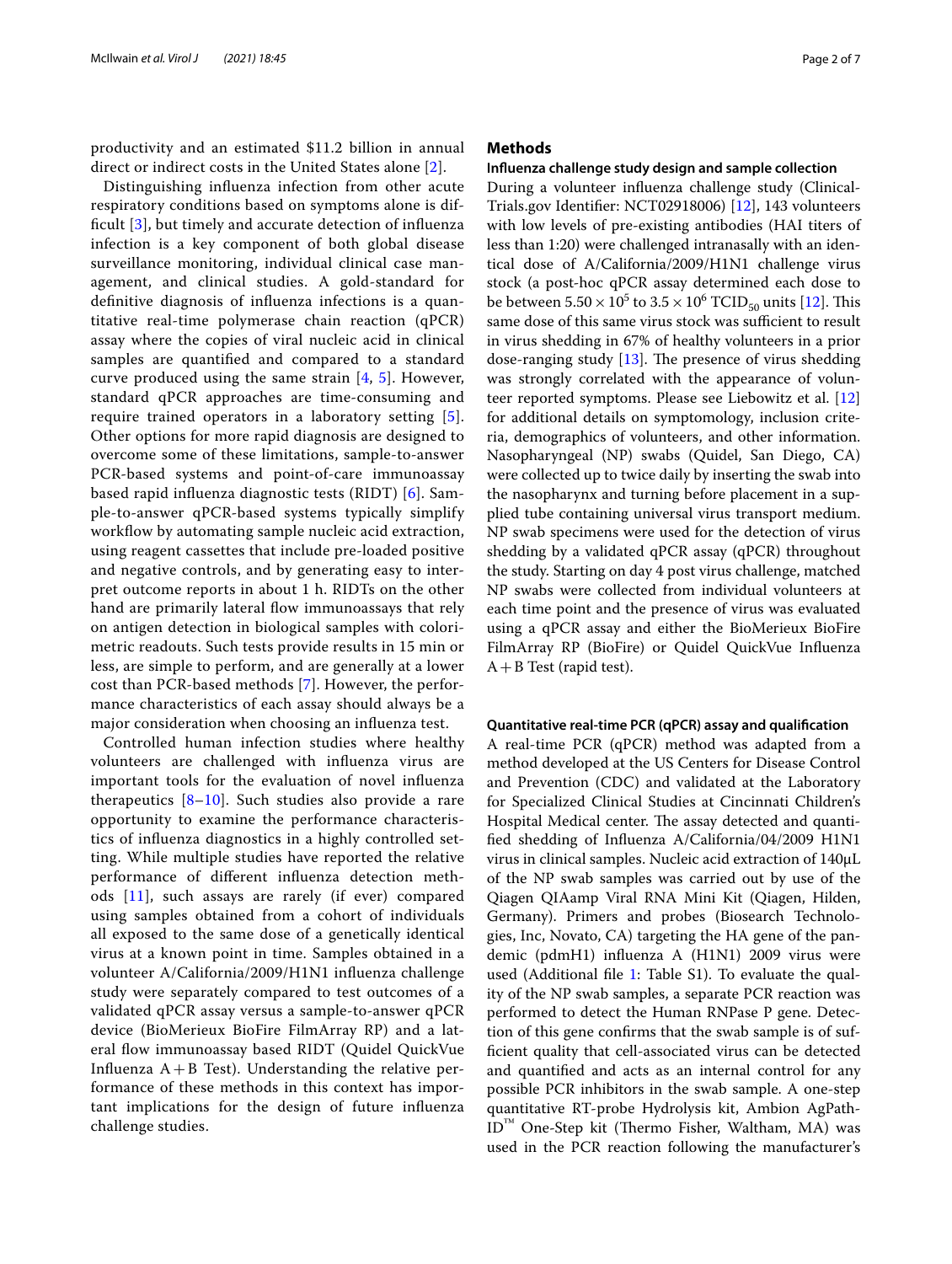instructions. The final concentration of primers was 0.8  $\mu$ M and 0.2  $\mu$ M for the probe. 5 $\mu$ L of the extracted material was used in each reaction. PCR conditions using an Applied Biosystems ABI 7500 PCR system (Thermo Fisher, Waltham, MA) were as follows: 50.0 °C for 30 min; 95.0 °C for 10 min; 45 cycles of 95 °C, 15 s followed by 55 °C for 34 s.

To develop a standard curve for quantitation, the HA gene sequence was obtained from GenBank (KU933485.1) for A/California/07/2009. A forward primer at positions 1–25 (ATGAAGGCAATACTAGTA GTTCTGC) with a 5′ T7 promoter and a reverse primer at positions 1702–1673 (TTAAATACATATTCTACA CTGTAGAGACCC) were used to generate a transcript of 1702 base pairs in a one-step RT PCR reaction. The product was run on a 1% gel and the band was purifed with the Zymoclean Gel DNA Recovery Kit (Zymo Research, Irvine, CA). A Megascript T7 transcription kit (Thermo Fisher, Waltham, MA) was used to generate an RNA transcript. The transcript was cleaned up using the Qiagen RNeasy Mini Kit (Qiagen, Hilden, Germany), run on a 1% agarose gel to confrm the size, and then quantified by multiple readings on a Nanodrop. The concentration and copy number were calculated from the OD readings. Standard curves were generated by freshly diluting transcripts tenfold from  $4.0 \times 10^6$  to  $4.0$  copies/  $\mu$ L (2.0 × 10<sup>7</sup> to 20.0 copies/reaction) before each run. Standard curves were shown to have an average efficiency of 100% based on the slope of the curves. A positive control of extracted A/California/04/2009 H1N1 virus was run in the reaction over 20 times by two technicians over a 5-week period to obtain data to set an acceptance range based on 2 standard deviations of the average quantity obtained in the assay.

To confrm specifcity towards A/California H1N1, eight diferent infuenza A and B viruses (Additional file [2](#page-5-13): Table S2) were tested in the assay. Only A/California H1N1 specifc isolates were detected in the assay. Additionally, to demonstrate the specifcity of the primers and probe, the PCR product of the positive virus control was run on a 2% agarose gel and assessed for a band at 177 bp to confrm that only the targeted portion of the gene was amplified (Additional file [3](#page-5-14): Figure S1). Intraassay precision and intermediate precision was determined to have a coefficient of variance  $(CV)$  of 11% and 25%, respectively.

The limit of detection (LOD) for the assay was determined from running the standard reference in two-fold dilutions surrounding the lower end of the standard curve in replicates of 20. The LOD was then calculated as the concentration where 95% of the reference standard dilutions gave a positive response ( $Ct \leq 40$ ). The LOD was calculated to be 16 copies/reaction. For purposes

of comparison with BioFire or rapid test, qPCR samples above the LOD were considered positive, samples below the LOD were considered to be negative.

# **BioFire FilmArray**

NP swab samples were loaded into the Biofre FilmArray respiratory panel cassette according to the manufacturer's instructions and analyzed using the BioFire FilmArray Multiplex PCR System (BioMerieux, Marcyl'Étoile, France)  $[14]$  $[14]$  $[14]$ . This device uses a fully automated procedure for nucleic acid purifcation, amplifcation, multiplexed PCR, and melting analysis, and generates a report with binary outcomes for various respiratory pathogens. Within assay cassettes are two positive quality controls, the frst is an RNA process control to verify successful extraction and reverse transcription, the second is an independent DNA control to verify a successful PCR reaction occurred [[14](#page-6-0)]. All samples analyzed in this study passed both quality controls, and those that were positive for infuenza A were considered positive in this report. Samples that were positive for targets other than infuenza A were excluded from analysis while all other samples were considered negative.

# **Rapid infuenza test**

NP swab samples were applied to the QuickVue Infuenza A+B Test (Quidel, San Diego, CA) using the manufacturer's instructions [\[15\]](#page-6-1). Colorimetric tests were read by eye to determine positive or negative results as per protocol in the test kit insert. All samples reported in this analysis properly displayed positive procedural control lines, indicating successful execution of the test kit protocol [[15\]](#page-6-1).

## **Statistical analysis**

Sensitivity (true positive rate) was calculated as the ratio of true positive results divided by the sum of true positive and false negative results [(true positive)/(true positive  $+$  false negative)]. The specificity (true negative rate) was calculated by dividing the number of true negative results by the total number of true negative plus falsepositive results  $[(true negative)/(true negative+false)]$ positive)]. The positive and negative predictive values were calculated as true positive divided by all positive results and true negative divided by all negative results, respectively. The confidence interval was calculated using the epiR package [\[16](#page-6-2)]. Diferences in qPCR copy number values between samples determined to be true positive and false negative by BioFire or rapid test were calculated using the Wilcoxon signed-rank test on log 10 values.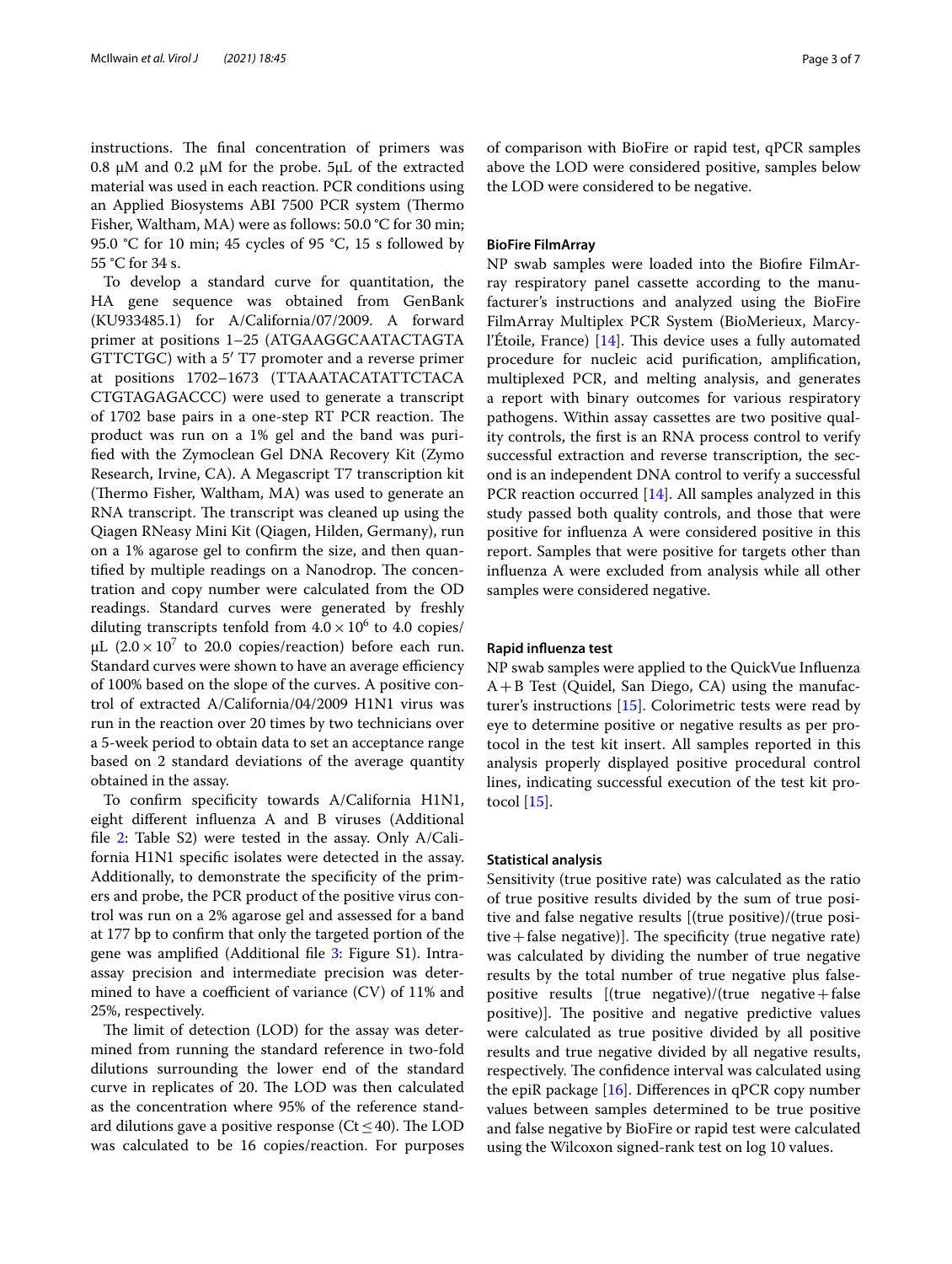# **Results**

During a recent volunteer infuenza challenge study, 143 healthy volunteers were challenged intranasally with A/California/2009/H1N1 virus [[12](#page-5-10)]. Nasopharyngeal (NP) swabs were routinely collected and tested for the presence of infuenza virus as part of the clinical conduct of this study. Multiple NP swabs were collected and used for analysis with either the BioMerieux Bio-Fire FilmArray RP (BioFire) or Quidel QuickVue Infuenza  $A + B$  Test (rapid test) in addition to the validated qPCR assay, thus providing an opportunity to compare the relative performance of these tests.

To facilitate the analysis described here, the goldstandard qPCR assay was considered to be diagnostically accurate for the detection of infuenza A virus in all samples. All values above the LOD by qPCR were recorded as positive, and all samples below the LOD were recorded as negative.

351 matched NP swab samples (702 total) were tested in parallel using BioFire and qPCR. Of the 136 qPCR positive samples, BioFire correctly identifed 98 of the matching samples as positive for infuenza A (true positive) and 38 samples as negative for virus (false negative). Of the 215 samples that were qPCR negative for influenza A, The BioFire assay accurately classifed 201 samples as negative for virus (true negative) while incorrectly classifying 14 samples as positive (false positive) (Table [1](#page-3-1), Fig. 1). As such, the sensitivity and specifcity of the BioFire assay relative to qPCR was 72.1% [63.7–79.4%, 95% confdence interval (CI)] and 93.5% (89.3–96.4%, 95% CI), respectively (Table [2\)](#page-4-0). For BioFire, true positive (TP) samples had slightly higher mean qPCR copy number values than false-negative samples (FN) (TP,  $5.63 \pm 1.07$  vs. FN,  $5.19 \pm 1.14$ [mean,±SD (log10 copies/mL)], *p*=0.023 [Wilcoxon]). The lowest recorded qPCR copy number associated with a matched BioFire TP sample was 3.74 (log10 copies/mL).

<span id="page-3-0"></span>**Table 1** BioFire versus qPCR and rapid test versus qPCR outcomes

|                          | qPCR positive | qPCR negative |  |  |
|--------------------------|---------------|---------------|--|--|
| BioFire $(n = 351)$      |               |               |  |  |
| Positive                 | 98            | 14            |  |  |
| Negative                 | 38            | 201           |  |  |
| Rapid test ( $n = 299$ ) |               |               |  |  |
| Positive                 | 15            | 1             |  |  |
| Negative                 | 161           | 122           |  |  |

Results for matched tests performed by BioFire and qPCR or rapid test and qPCR



<span id="page-3-1"></span>A similar analysis was completed for 299 matched NP swab samples (598 total) that were tested by both qPCR and rapid test. Of 176 qPCR positive samples, rapid test recorded 15 true positives and 161 false negatives for matching samples. Of the 123 qPCR negative samples, rapid test identifed 122 true negatives and one false positive (Table  $1$ , Fig. [2\)](#page-4-1). This resulted in a sensitivity of 8.5% (4.8–13.7%, 95% CI) and specifcity of 99.2% (95.6– 100%, 95% CI) for rapid test relative to qPCR (Table [2](#page-4-0)). For rapid test, TP samples had signifcantly higher mean qPCR copy number values than FN samples (TP, 6.82 $\pm$ 1.37 vs. FN, 5.69 $\pm$ 1.11 [mean, $\pm$ SD (log10 copies/ mL)],  $p = 0.003$  [Wilcoxon]). The lowest recorded qPCR copy number associated with a matched rapid test TP sample was 4.45 (log10 copies/mL).

Sensitivity, or true positive rate (TPR), was calculated as the number of TP results divided by the sum of TP and FN results. Specificity, or true negative rate (TNR), was calculated as the number of true negatives (TN) divided by the sum of TN and false positives (FP). The 95% confdence interval was calculated using the epiR package in R.

# **Discussion**

Rapid and simplifed methods for infuenza virus detection can be valuable tools, but it is important to understand how these tests compare to other assays in diferent settings. One important setting is during volunteer infuenza challenge studies, where detection of virus shedding may be used as a trigger for treatment or other protocol steps. Here the performance of BioFire, a simplifed sample-to-answer qPCR-based detection method, and QuickVue Infuenza A+B Test rapid test, a colorimetric immunoassay, were assessed by comparing their diagnostic results to a validated qPCR assay using matched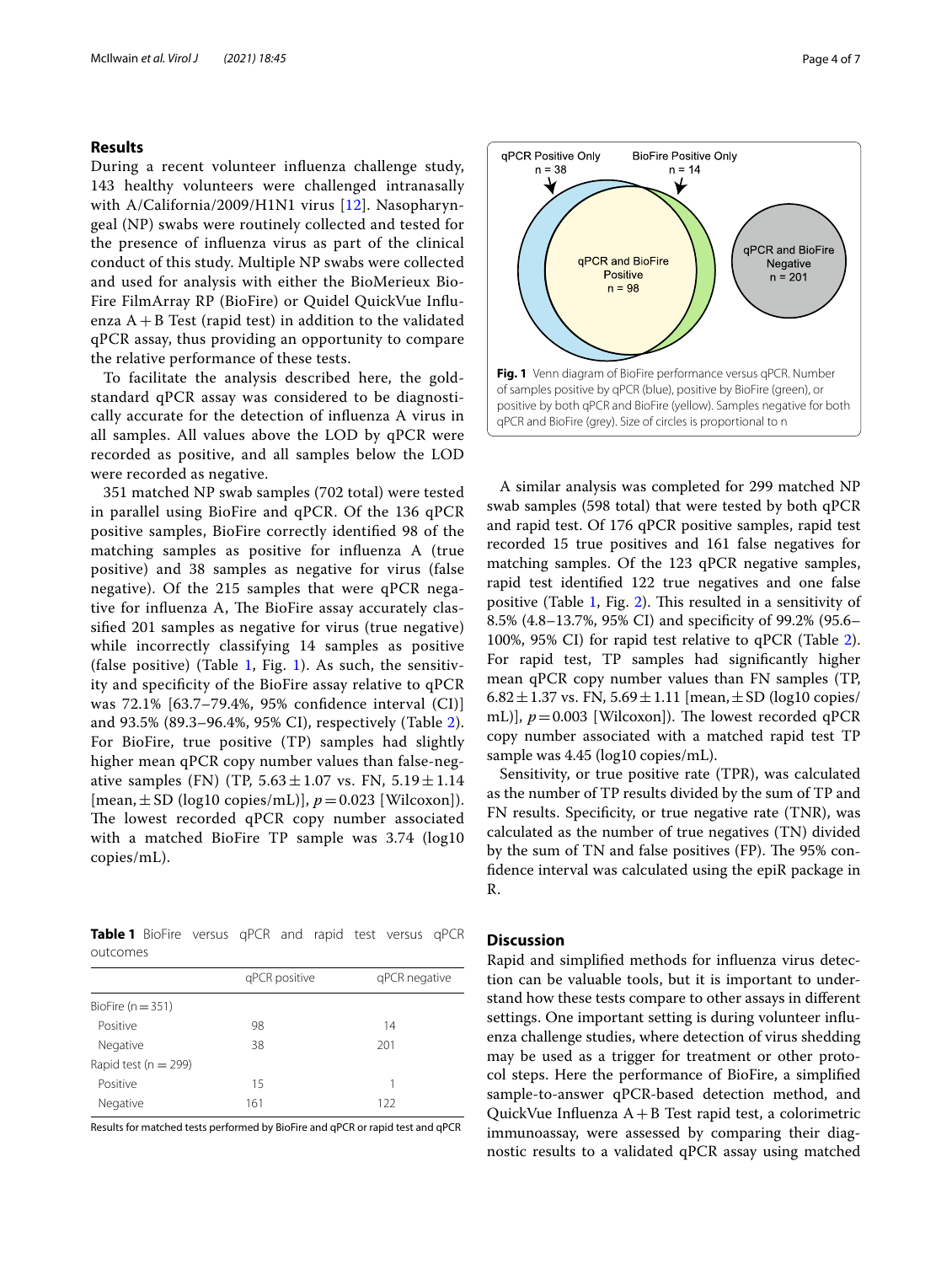| Diagnostic test | Sensitivity    |     |              |                | Specificity |              |  |
|-----------------|----------------|-----|--------------|----------------|-------------|--------------|--|
|                 | $TP/(TP + FN)$ | %   | 95% CI       | $TN/(TN + FP)$ | %           | 95% CI       |  |
| <b>BioFire</b>  | 98/136         | 72. | 63.7-79.4    | 201/215        | 93.5        | 89.3-96.4    |  |
| Rapid test      | 15/176         | 8.5 | $4.8 - 13.7$ | 122/123        | 99.2        | $95.6 - 100$ |  |

<span id="page-4-0"></span>**Table 2** Sensitivity and specificity of BioFire and rapid test versus qPCR

*TPR* true positive rate, *TNR* true negative rate, *TP* true positive, *TN* true negative, *FP* false positive, *FN* false negative, *CI* confdence interval



<span id="page-4-1"></span>samples from an A/California/2009/H1N1 volunteer challenge study. Based on this analysis, BioFire was largely consistent with qPCR, while the rapid test suffered from a large degree of false negatives.

BioFire is an arrayed multiplexed qPCR-based device delivering binary results (positive or negative) for targets included in its assay cassettes. Although BioFire had a high specifcity of 93.5%, sensitivity of BioFire was lower at 72.1%. This lower sensitivity may reflect a higher LOD by the BioFire assay for the A/California/2009/H1N1 infuenza challenge strain compared to qPCR in the context of this study. A higher LOD could result from diferences in sample prep, primer sets, instrumentation, or programmed reporting threshold. Our calculated sensitivity of 72.1% for BioFire was only slightly lower than the 73–89% sensitivity range reported in other studies [[17–](#page-6-3)[19](#page-6-4)]. Taken together, while such assays are simpler to use and offer a quicker turnaround compared to standard qPCR, this may come at the expense of slightly decreased sensitivity.

Rapid infuenza diagnostic tests are well known to have decreased sensitivity compared to qPCR [\[7](#page-5-6)]. While some studies have reported sensitivities as high as 63–71% [[20–](#page-6-5)[22](#page-6-6)], others report much lower values in the range

of  $26-33\%$   $[23, 24]$  $[23, 24]$  $[23, 24]$  $[23, 24]$  $[23, 24]$ . In our analysis, the rapid test sensitivity was very low, at only 8.5% relative to qPCR. This wide range of sensitivities reported across studies may be attributed to diferences in virus strain or magnitude of antigen load, at least in part, by the day post-infection in which samples are collected. Additionally, as a colorimetric test, the qualitative results are susceptible to greater variation due to biases in operator readings compared to the quantitative driven results of qPCR and BioFire. Nevertheless, the specifcity of the rapid test is very high. Our study found a specifcity of 99.2% for this test, in line with other reports of 96–100% specificity [[20](#page-6-5), [21,](#page-6-9) [23,](#page-6-7) [24](#page-6-8)]. Therefore, despite poor sensitivity, a positive rapid test, when present, is a strong indicator that a sample will also be positive by qPCR.

For operational reasons, this study was limited to examining samples starting at 4 days post-viral challenge, corresponding to approximately three days postsymptom onset in challenge models [[8\]](#page-5-7). It is important to understand that cohorts of community-acquired infection self-identifying as symptomatic are fundamentally diferent from those of volunteer infuenza challenge studies, and that the results of this study may not be extensible to community-acquired infection settings. For example, in other studies that examine the performance of infuenza detection assays during community-acquired infection [[17](#page-6-3), [20,](#page-6-5) [21,](#page-6-9) [23](#page-6-7), [24](#page-6-8)], NP samples were collected immediately when patients met a set of subjective symptom criteria. Symptom-based self-selection may bias for the inclusion of individuals in those studies with higher magnitudes of viral titer and antigen load compared to a controlled challenge study in which all study participants are automatically assessed at predetermined time points. These differences may explain the reduced overall performance of the rapid test in this study compared to prior studies. The requirement of higher viral loads to trigger a positive rapid test in this study is suggested by signifcantly higher qPCR copy numbers for rapid test TP samples versus rapid test FN samples, an efect that was less pronounced for BioFire. Nevertheless, the data reported here is important for our broader understanding of the performance of these diagnostic tools, especially for those considering their use in future infuenza challenge studies. If available from future infuenza challenge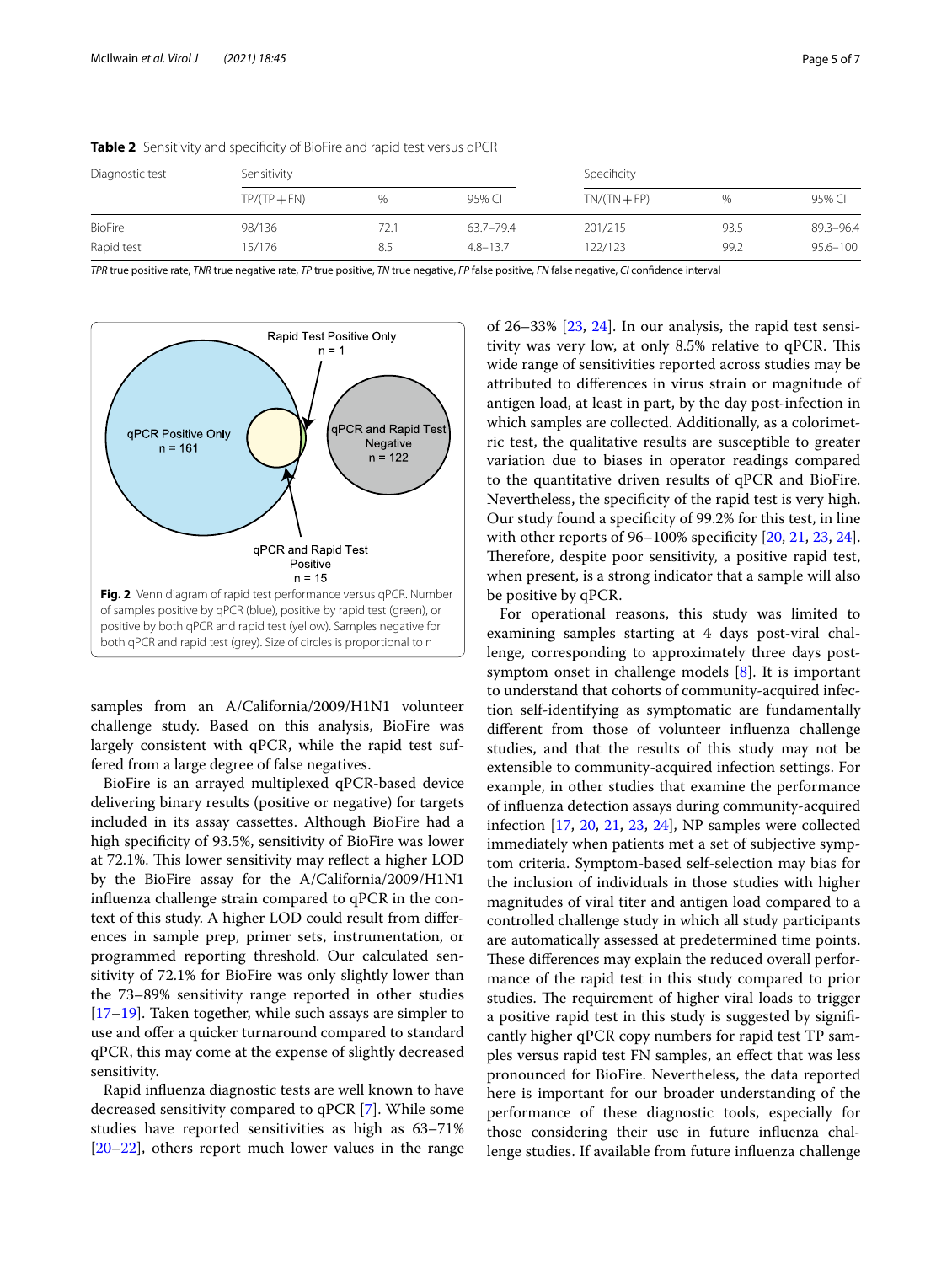studies, an examination of samples taken over the entire course of virus shedding period, including from earlier time points post-inoculation would be worthwhile to determine the relationship between day post-infection, viral load, and performance of both rapid tests and sample-to-answer molecular tests for infuenza A.

# **Conclusion**

In summary, we have compared the performance of two simplifed infuenza A detection methods to a validated qPCR assay in a controlled A/California/2009/H1N1 challenge study. In this setting, BioFire closely refected virus shedding detected by qPCR, while the rapid test did not. While not without limitations, integration of sample-to-answer infuenza tests such as BioFire into environments where standard qPCR assays are impractical stands to greatly improve detection of infuenza over antigen-based rapid tests alone.

#### **Abbreviations**

CDC: US Centers for Disease Control and Prevention; CI: Confdence interval; CV: Coefficient of variance; LOD: Limit of detection; NP: Nasopharyngeal; pdmH1: Pandemic infuenza A (H1N1) 2009; qPCR: Quantitative real-time polymerase chain reaction; TPR: True positive rate; TNR: True negative rate; TP: True positive; TN: True negative; FP: False positive; FN: False negative.

# **Supplementary Information**

The online version contains supplementary material available at [https://doi.](https://doi.org/10.1186/s12985-021-01516-0) [org/10.1186/s12985-021-01516-0](https://doi.org/10.1186/s12985-021-01516-0).

<span id="page-5-12"></span>**Additional fle 1: Table S1**. qPCR Primers and probes. Sequences of the qPCR primers and probes used to target the HA gene of the pandemic (pdmH1) infuenza A (H1N1) 2009 virus.

<span id="page-5-13"></span>**Additional fle 2: Table S2**. Confrmation of Specifcity of qPCR test for A/ California H1N1. Eight diferent infuenza A and B strains were used to test the specifcity of the qPCR assay. Ct values confrm assay is specifc for A/ California H1N1 viruses.

<span id="page-5-14"></span>**Additional fle 3: Figure S1**. Confrmatory PCR product from positive virus control. An expected single band of ~177bp amplifed by PCR demonstrates the specifcity of the primers to amplify the targeted region of the HA gene.

#### **Acknowledgements**

We would like to thank Dave Liebowitz, Sean Tucker, and the team at Vaxart, Inc. for providing samples needed to perform the analysis.

#### **Authors' contributions**

DRM, MMM, KK, GPN, BB, MAp, and MAf. Designed the study. MMM, BB, MAp, generated data. HC, DRM, NM analyzed data. DRM, HC, MMM wrote the manuscript. All authors read and approved the fnal manuscript.

#### **Funding**

This work was supported by the Biomedical Advanced Research and Development Authority, part of the Department of Health and Human Services, Office of the Assistant Secretary for Preparedness and Response and by the US National Institutes of Health grant 5U19AI100627-07. D. R. M was supported by a Canadian Institutes of Health Research post-PhD Fellowship.

#### **Availability of data and materials**

Information about the intranasal infuenza A/California/2009/H1N1 challenge can be found at ClinicalTrials.gov Identifer: NCT02918006. Other datasets used and/or analyzed during the current study are available from the corresponding author on reasonable request.

#### **Ethics approval and consent to participate**

Samples were obtained from volunteers who provided written informed consent in accordance to Stanford University Administrative Panel on Human Subject Research's Institutional Review Board (IRB) protocols. Samples were de-identifed from donors following the guidelines of Stanford University's Environmental Health and Safety Biosafety program.

#### **Consent for publication**

Not applicable.

#### **Competing interests**

The authors declare that they have no competing interests.

#### **Author details**

<sup>1</sup> Department of Pathology, Stanford University School of Medicine, Stanford, CA, USA. <sup>2</sup> WCCT Global, Cypress, CA, USA. 3 ARK Clinical Research, Long Beach, CA, USA. <sup>4</sup> Department of Pediatrics, University of Cincinnati College of Medicine, Division of Infectious Diseases, Cincinnati Children's Hospital Medical Center, Cincinnati, OH, USA.

## Received: 7 September 2020 Accepted: 18 February 2021 Published online: 25 February 2021

#### **References**

- <span id="page-5-0"></span>1. Webster RG, Govorkova EA. Continuing challenges in infuenza. Ann NY Acad Sci. 2017;1323(1):115–39.
- <span id="page-5-1"></span>2. Putri WCWS, Muscatello DJ, Stockwell MS, Newall AT. Economic burden of seasonal infuenza in the United States. Vaccine. 2018;36(27):3960–6.
- <span id="page-5-2"></span>3. van Elden LJ, van Essen GA, Boucher CA, van Loon AM, Njhuis M, Schipper P, *et al*. Clinical diagnosis of infuenza virus infection: evaluation of diagnostic tools in general practice E. Br J Gen Pract. 2001;469(51):630–4.
- <span id="page-5-3"></span>4. Mackay IM, Arden KE, Nitsche A. Real-time PCR in virology. Nucleic Acids Res. 2002;30(6):1292–305.
- <span id="page-5-4"></span>5. Templeton KE, Scheltinga SA, Beersma MFC, Kroes ACM, Claas ECJ. Rapid and sensitive method using multiplex real-time pcr for diagnosis of infections by infuenza A and infuenza B viruses, respiratory syncytial virus, and parainfuenza viruses 1, 2, 3, and 4. J Clin Microbiol. 2004;42(4):1564–9.
- <span id="page-5-5"></span>6. Sampath R, Hall TA, Massire C, Li F, Blyn LB, Eshoo MW, *et al*. Rapid identifcation of emerging infectious agents using pcr and electrospray ionization mass spectrometry. Ann NY Acad Sci. 2007;1102(1):109–20.
- <span id="page-5-6"></span>7. Prevention C for DC and. Guidance for clinicians on the use of rapid infuenza diagnostic tests. 2013 [cited 5 Sep 2020]. [https://www.cdc.gov/](https://www.cdc.gov/flu/professionals/diagnosis/clinician_guidance_ridt.htm) [fu/professionals/diagnosis/clinician\\_guidance\\_ridt.htm](https://www.cdc.gov/flu/professionals/diagnosis/clinician_guidance_ridt.htm).
- <span id="page-5-7"></span>8. Balasingam S, Wilder-Smith A. Randomized controlled trials for infuenza drugs and vaccines: a review of controlled human infection studies. Int J Infect Dis. 2016;49:18–29.
- 9. Carrat F, Vergu E, Ferguson NM, Lemaitre M, Cauchemez S, Leach S, *et al*. Time lines of infection and disease in human infuenza: a review of volunteer challenge studies. Am J Epidemiol. 2008;167(7):775–85.
- <span id="page-5-8"></span>10. Sherman AC, Mehta A, Dickert NW, Anderson EJ, Rouphael N. The future of fu: a review of the human challenge model and systems biology for advancement of infuenza vaccinology. Front Cell Infect Mi. 2019;9:107.
- <span id="page-5-9"></span>11. Yoon J, Yun SG, Nam J, Choi S-H, Lim CS. The use of saliva specimens for detection of infuenza A and B viruses by rapid infuenza diagnostic tests. J Virol Methods. 2017;243:15–9.
- <span id="page-5-10"></span>12. Liebowitz D, Gottlieb K, Kolhatkar NS, Garg SJ, Asher JM, Nazareno J, *et al*. Efcacy, immunogenicity, and safety of an oral infuenza vaccine: a placebo-controlled and active-controlled phase 2 human challenge study. Lancet Infect Dis. 2020;20(4):435–44.
- <span id="page-5-11"></span>13. Rahil Z, Leylek R, Schürch CM, Chen H, Bjornson-Hooper Z, Christensen SR, *et al*. Landscape of coordinated immune responses to H1N1 challenge in humans. J Clin Investig. 2020;130:5800–16.